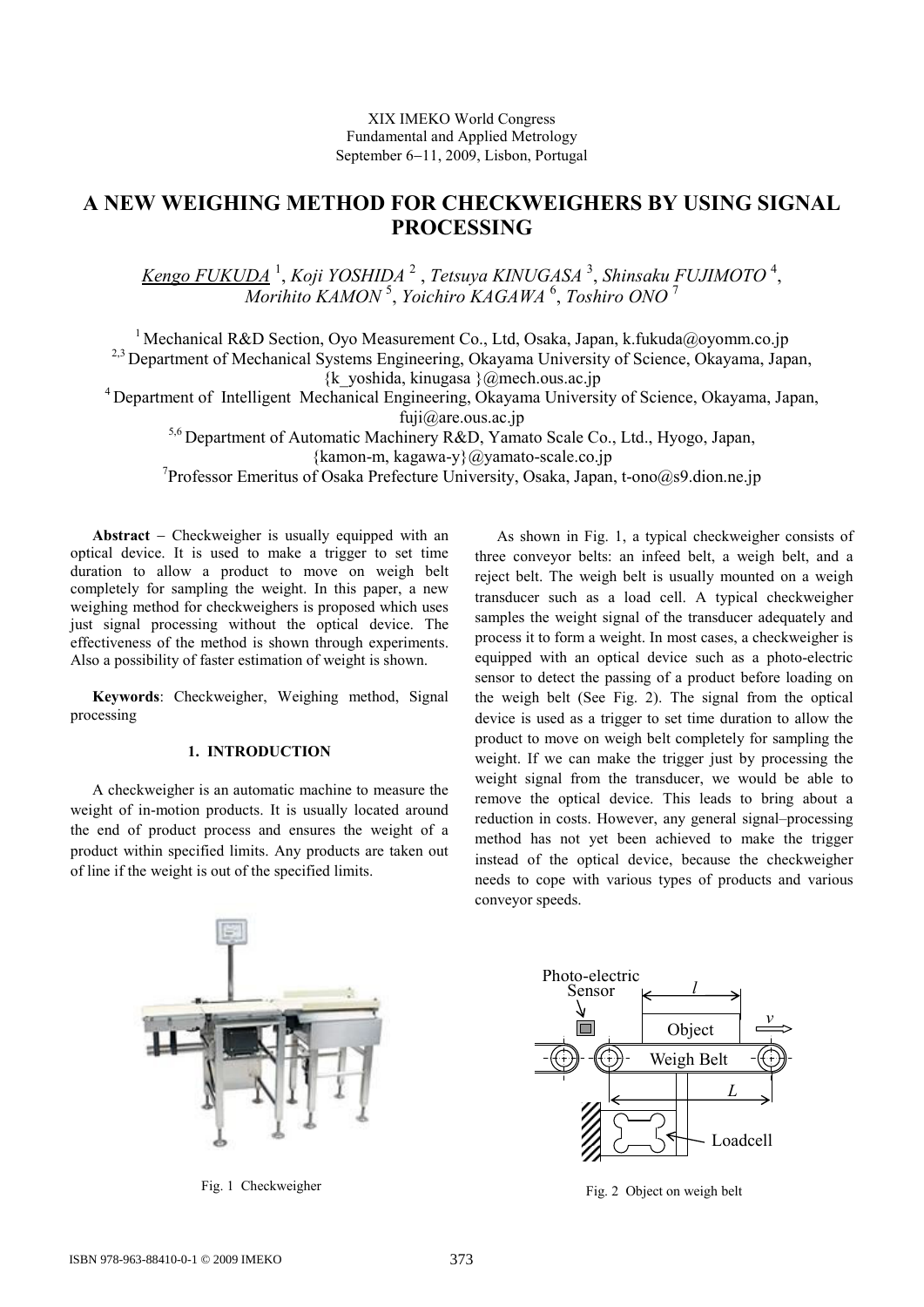## **2. NEW WEIGHING METHOD FOR CHECKWEIGHERS**

The purpose of this paper is to establish a general algorithm for processing the weight signal to determine the precise moment to begin and finish sampling the signal to provide the accurate weight of a product, that is to say, an accurate mass of the product.

In our researches on Axle Weighing System for Inmotion Vehicles[1]-[5], we have proposed a simple method[1] to determine effective part (the part of weight signal to be processed for weighing) based on finding characteristic positions of a differentiated weight signal. The effective part of weight signal is the segment of the signal when the whole contacting areas of tires of in-motion vehicles are on weighbridge.

Fig. 3 shows a schematic of a weight signal, signals derived from it, and some important points on them indicated with symbols.  $f(kT)$  for  $k \in \mathbb{Z}$  denotes the discrete signal sampled from a weight signal  $f(t)$  with sampling time  $T$ . It should be noted that  $f(kT)$  shown in Fig. 3 is a virtual signal which does not contain any vibratory component. ∆*f* (*kT*) is differentiated signal;

$$
\Delta f(kT) = (z-1)f(kT). \tag{1}
$$

It is smoothed to be a smooth signal

∆*Hf* (*kT*) has been corrected.

 $\Delta H f(kT) = H(z) \Delta f(kT)$  (2) by applying a low pass filter  $H(z)$ . Here, the time delay of



Fig. 3  $f(kT)$  and  $\Delta Hf(kT)$ 

The weight signals of checkweighers have the same pattern as those of axle weighing systems, then we can apply the proposed simple method to the weight signals of checkweighers. The length of conveyor belt *L* and conveyor speed  $\nu$  are known when we use a checkweigher. Hence, we can determine the effective part  $[a, b]$  of the weight signal by finding the points  $S$  and  $P$ . In Fig. 3, <sup>α</sup> denotes a positive scalar. Let *l* denote the length of an object (e.g., a product) on conveyor belt as shown in Fig. 2. In most cases, we should set  $\alpha = 1$ . If necessary, we can set

 $\alpha$  appropriately with considering the characteristics of the low pass filter  $H(z)$ . The obtained weight signal  $f(kT)$ from the weight transducer of checkweighers contains vibratory components, then we have to use low pass filters. If the conveyor speed is low enough, we can use a higherorder filter which can smooth signals sufficiently. Using such filters, we can obtain  $ΔHf(kT)$  sufficiently smooth and apply the simple method as shown in Fig. 3.

However, if the conveyor speed is high, we cannot use such high-order low pass filters. This is because the length of the effective time

$$
b_T - a_T = (L - l)/v \tag{3}
$$

is very short when the conveyor speed becomes very high. The time interval [ $s$ ,  $a$ ], on which  $\Delta Hf(kT)$  is non-zero, increases with the increase in the order of the filter. Hence if we apply the method shown in Fig. 3 to the weight signal  $f(kT)$  in this case, we might determine the point *a* at almost the end of the effective time  $b<sub>T</sub>$  or beyond it. Consequently, the obtained effective part  $[a, b]$  would be useless for mass estimation. Then, we have to use lowerorder filters. As a result, the point *P* picked up from ∆*Hf* (*kT*) , which is not smooth enough, would not be the appropriate point to determine the effective part (See Fig. 6). In this case, we use a new weighing method.

#### **New weighing method**

We take the following steps:

**Step1**) Determination of a provisional effective part: We determine the effective part  $[a, b]$  of the weight signal by finding the points *S* and *P* in Fig. 3 even though the signal is not smooth enough. Then we take the *a* as the beginning of the effective part provisionally.

**Step2**) Design of a FIR filter  $G_k(z)$ :

By using the least squares method, we design a 2nd order FIR filter whose coefficients are symmetric:

$$
G_k(z) = 1 + \beta_1(k)z^{-1} + z^{-2} \t{,} \t(4)
$$

$$
\min_{\beta_1(k)} \sum_{r=k}^{k+n-3} e^2(r),\tag{5}
$$

$$
e(r) = f((r+2)T) + f(rT) + \beta_1(k)f((r+1)T) - C(k)
$$
  
=  $G_k(z) f((r+2)T) - C(k)$ , (6)

where  $k = a/T$ ,  $a/T + 1$ ,  $\cdots$ ,  $b/T - n + 1$ ,  $n \ge 4$ .

**Step3**) Estimation of the frequency of a dominant vibration component:

We calculate zeros  $\sigma_1(k)$  and  $\overline{\sigma_1(k)}$  of the filter:

$$
G_k(z) = (1 - \sigma_1(k)z^{-1})(1 - \overline{\sigma_1(k)}z^{-1}), \qquad (7)
$$

where  $\sigma_1(k)$  denotes the complex conjugate of  $\sigma_1(k)$ . Then, we can obtain dominant frequency  $\omega_1(kT)$  by taking argument of the zero: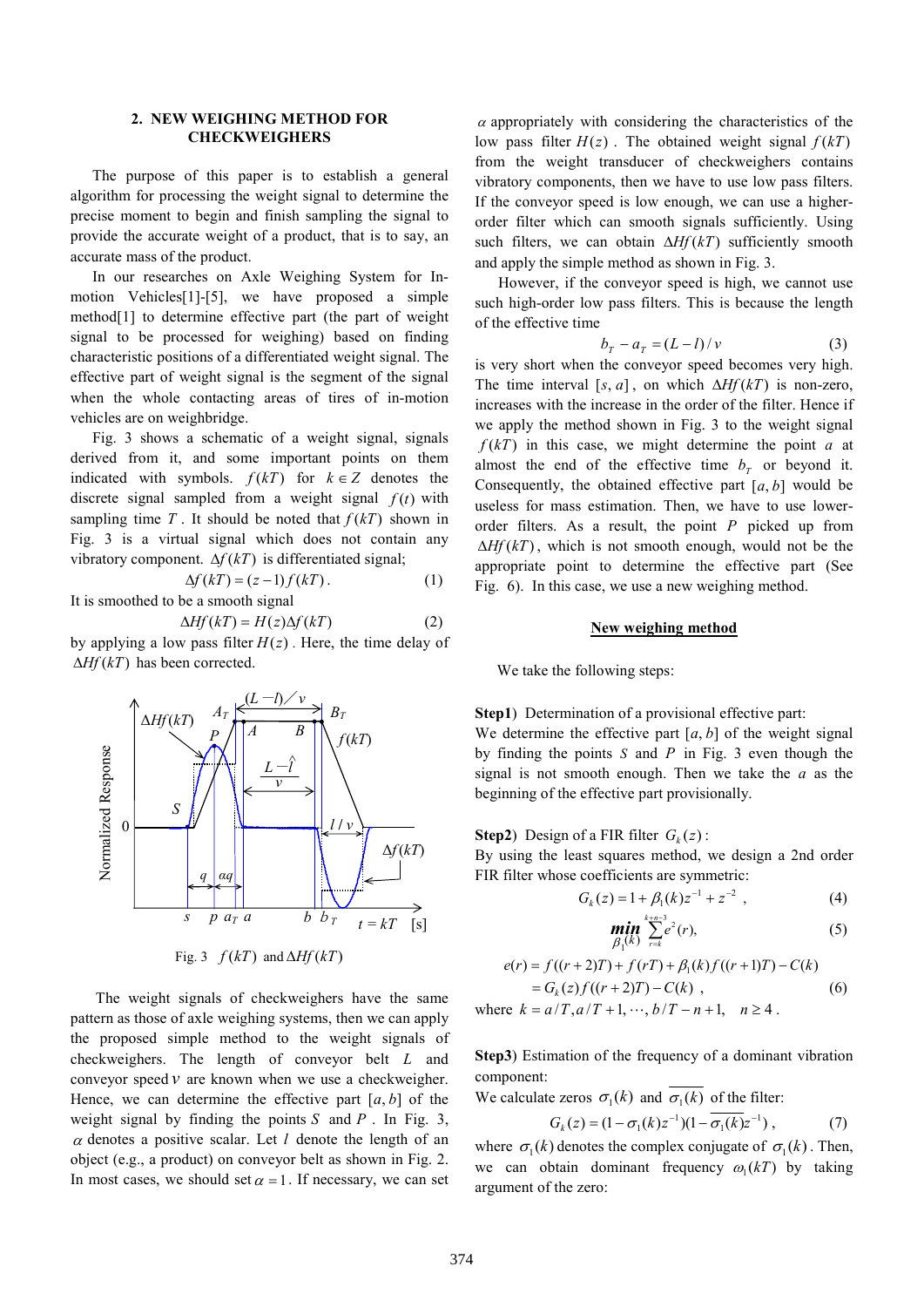$$
\omega_1(kT) = \angle \sigma_1(k)/T(>0) . \tag{8}
$$

**Step4**) Correction of *a* in Fig.3:

We pick up a point *kT* which satisfies the following inequality:

$$
(\omega_0 - \Delta) \le \omega_1(kT) \le (\omega_0 + \Delta) \tag{9}
$$

and take it as the correct *a* which would be denoted by  $a_c$ . Where,  $\omega_0$  denotes the dominant frequency of the mechanical structure of a weighing system, and ∆ denotes a tolerance value. In the strict sense,  $a_c$  is not the point when the object is completely on the weigh belt, however the affection of transient vibration can be neglected.

#### **Step5**) Calculation of a mass *m*(*kT*):

By estimating the coefficient in **Step3**, we can also obtain an estimated value of the mass  $m(kT)$  at  $f(kT)$  as follows

$$
m(kT) = \frac{C(k)}{G_k(1)g},\tag{10}
$$

where *g* is the gravitational constant. Then,  $m(a_c)$  would be the earliest mass estimated in high accuracy.

#### **3. EXPERIMENTAL RESULTS**

We introduce some results obtained by applying the new weighing method to the weight signals  $f(kT)$  from the load cell of a checkweigher when an object moved through on weigh bed with low and high conveyor speeds. These speeds are 30m/min and 80m/min, respectively.

The objects used for weighing experiment have the same dimension:  $95 \text{mm} \times 65 \text{mm}$ , however, the statically measured weight of the object for the low speed weighing is 478.4 g and that for the high speed weighing is 486.7 g.

Fig. 4 shows amplitude properties of the filters used for experiments reported in the present paper. Their other characteristics are tabulated in Table 1. We designed two types of low pass FIR filters  $H_L(z)$  and  $H_S(z)$  as  $H(z)$  of (2) using for smoothing  $f(kT)$ . Although a band pass filter  $H_B(z)$  is not used in the new weighing method, it is additionally introduced in Fig. 4. This is because it is used for extracting the dominant vibratory component from *f* (*kT*) in later discussions.

#### *3.1. Example of low speed weighing*

Fig. 5 shows weight signal  $f(kT)$  when the conveyor speed is 30 m/min, its smoothed signal

$$
H_L f(kT) = H_L(z) f(kT)
$$
\n(11)

and smooth differentiated signal  $\Delta H_L f(kT)$  obtained by applying  $H(z) = H<sub>L</sub>(z)$ , whose time delays are corrected, are also shown. Since the data length of the effective part available for measurement is sufficient enough, in this case we can select the higher order filter  $H_L(z)$  as  $H(z)$  in (2).  $\Delta H_L f(kT)$  processed by a high order filter  $H_L(z)$  is naturally smooth enough, hence we can apply the simple

Table 1. Descriptions of FIR filters for weight signals

| Notation                       | $H_L(z)$ | $H_S(z)$ | $H_R(z)$        |
|--------------------------------|----------|----------|-----------------|
| Tap number                     | 101      | 33       | 401             |
| Type                           | Lowpass  | Lowpass  | <b>Bandpass</b> |
| Desired cutoff freq.<br>$-6dB$ | 5 Hz     | 5 Hz     | 20Hz<br>30Hz    |



Fig. 4 Amplitude properties of  $H_L(z)$ ,  $H_S(z)$  and  $H_B(z)$ 

method shown with Fig. 3. As the result, we have obtained  $s = 0.978$  s,  $p = 1.082$  s, then,

$$
q = p - s = 0.104 \text{ s},\tag{12}
$$

$$
a = p + q = 1.186 \text{ s},\tag{13}
$$

$$
\hat{l} = 2qv = 0.104 \text{ m},\tag{14}
$$

and

$$
b = a + (L - l)/v = s + L/v
$$
  
= 0.978 + 0.309 / 0.5 = 1.596 s. (15)

In this case, since the data length of effective part is sufficient enough for averaging, we can simply obtain an accurate value by averaging: The average of the filtered weight signal  $H_L f(kT)$  on the interval [1.186 s, 1.596 s] is 478.90 g, which is almost equal to the static value 478.4 g.



Fig. 5 Example of actual  $f(kT)$ ,  $H_L f(kT)$  and  $\Delta H_L f(kT)$  in case that conveyor speed is 30 m/min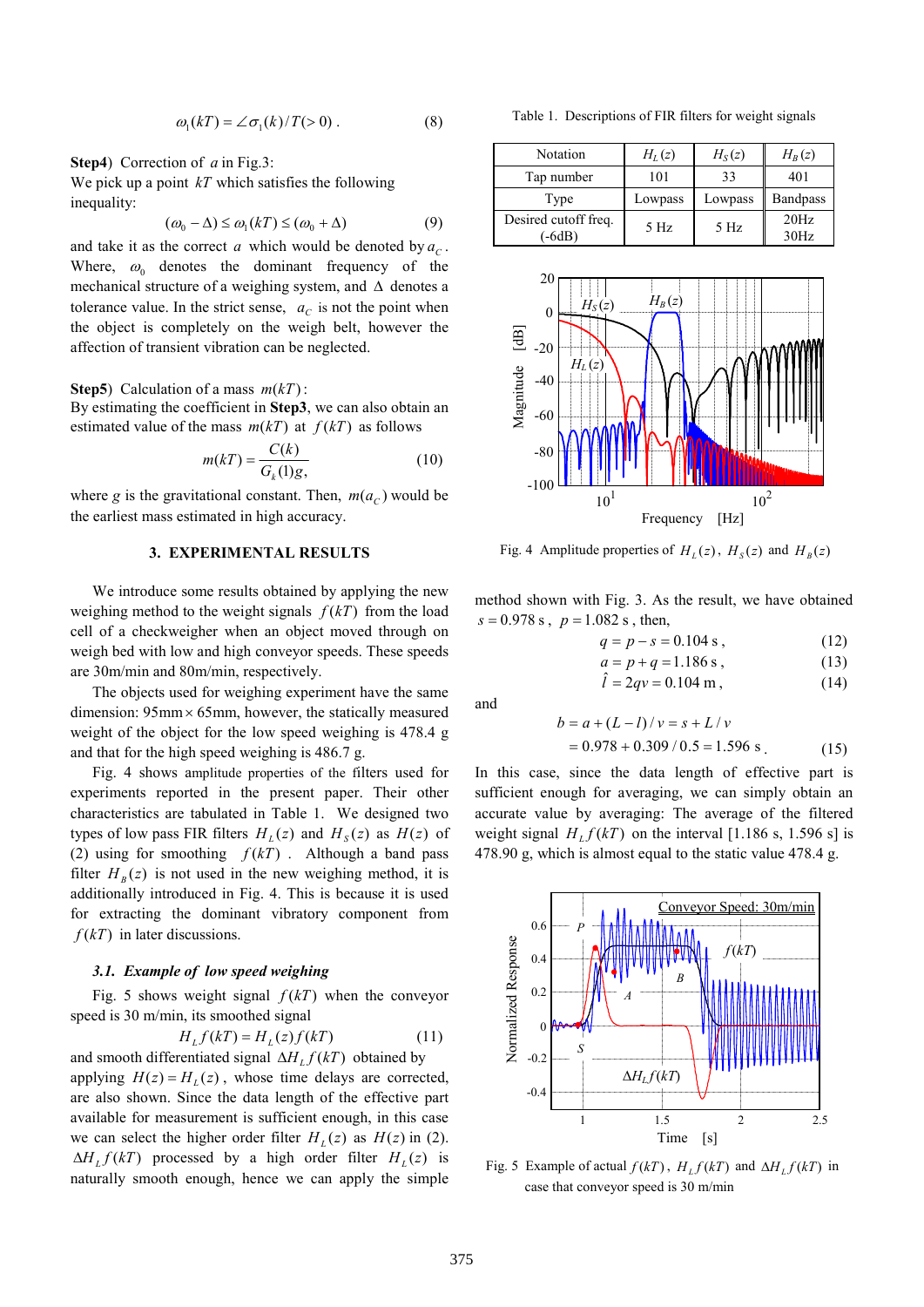## *3.2. Example of high speed weighing*

Here, we treat an actual  $f(kT)$  when the conveyor speed is 80 m/min. This is the example of weight signals in high speed weighing that we cannot use a high order filter. Fig. 6 shows  $f(kT)$ , its smoothed signal  $H_L f(kT)$  and smooth differentiated signal  $\Delta H_L f(kT)$  by  $H(z) = H_L(z)$  when the conveyor speed is 80 m/min, in the same manner as Fig. 5.

 As mentioned before, Fig. 6 shows a typical example that the determined *a* is beyond *b* . If we use a high order filters such as  $H_L(z)$ , the time delay of the differentiated signal would be so long that we cannot use the simple method illustrated in Fig. 3.

After all, it might be possible to determine the adequate effective time  $[a, b]$  by means of adjusting coefficient  $\alpha$  in Fig. 3, but it is not practical to find effective  $\alpha$  for so many kinds of objects to be weighed with using trial-and-error approaches. Although useful  $\alpha$  are obtained, we cannot measure weights by averaging. This is because  $H_L f(kT)$ on [*a*, *b*] in Fig. 6 does not contain the flat part as observed in Fig. 5.

Consequently, we must apply the lower order filter



Fig. 6 Example of actual  $f(kT)$ ,  $H_L f(kT)$  and  $\Delta H_L f(kT)$  in case that conveyor speed is 80 m/min



Fig. 7 Example of actual  $f(kT)$ ,  $H_s f(kT)$  and  $\Delta H_s f(kT)$  in case that conveyor speed is 80 m/min



Fig. 8 Estimated mass of object by using  $G_k(z)$  designed for  $f(kT)$  in Fig. 7



Fig. 9 Estimated frequency of dominant component by using  $G_k(z)$  designed for  $f(kT)$  in Fig. 7



Fig. 10 Plot of Estimated frequency  $\omega_1(kT)/(2\pi)$  and mass  $m(kT)$ 

 $H_s(z)$ , ability to smooth of which is not enough, to  $f(kT)$ . As shown in Fig. 7,  $H_s f(kT)$  and  $\Delta H_s f(kT)$  would not be smooth enough. Hence we take **Steps** of the new weighing method described above.

We can obtain an estimated mass *m*(*kT*) and an estimated frequency  $\omega_1(kT)$  at each time  $kT$  in **Steps** 3 and 5 (See Fig. 8 and Fig. 9), then, we make a pair  $(\omega_1(kT), m(kT))$  at  $kT$ . Fig. 10 shows the plots of the pairs;  $\omega_1(kT)$  is measured along a horizontal axis and *m*(*kT*) is measured along a vertical axis, when we set  $n = 15$ . A glance at Fig. 10 will reveal that  $m(kT)$  is almost constant and close to the static value in the neighbourhood of  $\omega_1(kT)/(2\pi) = 25 \text{ Hz}$ . We can therefore tentatively accept  $\omega_0/(2\pi) = 25$  Hz and  $\Delta/(2\pi) = 0.5$  Hz. Thus, we would obtain  $kT = a_c = 1.142$  s which is the first moment (earliest time) that satisfies the inequality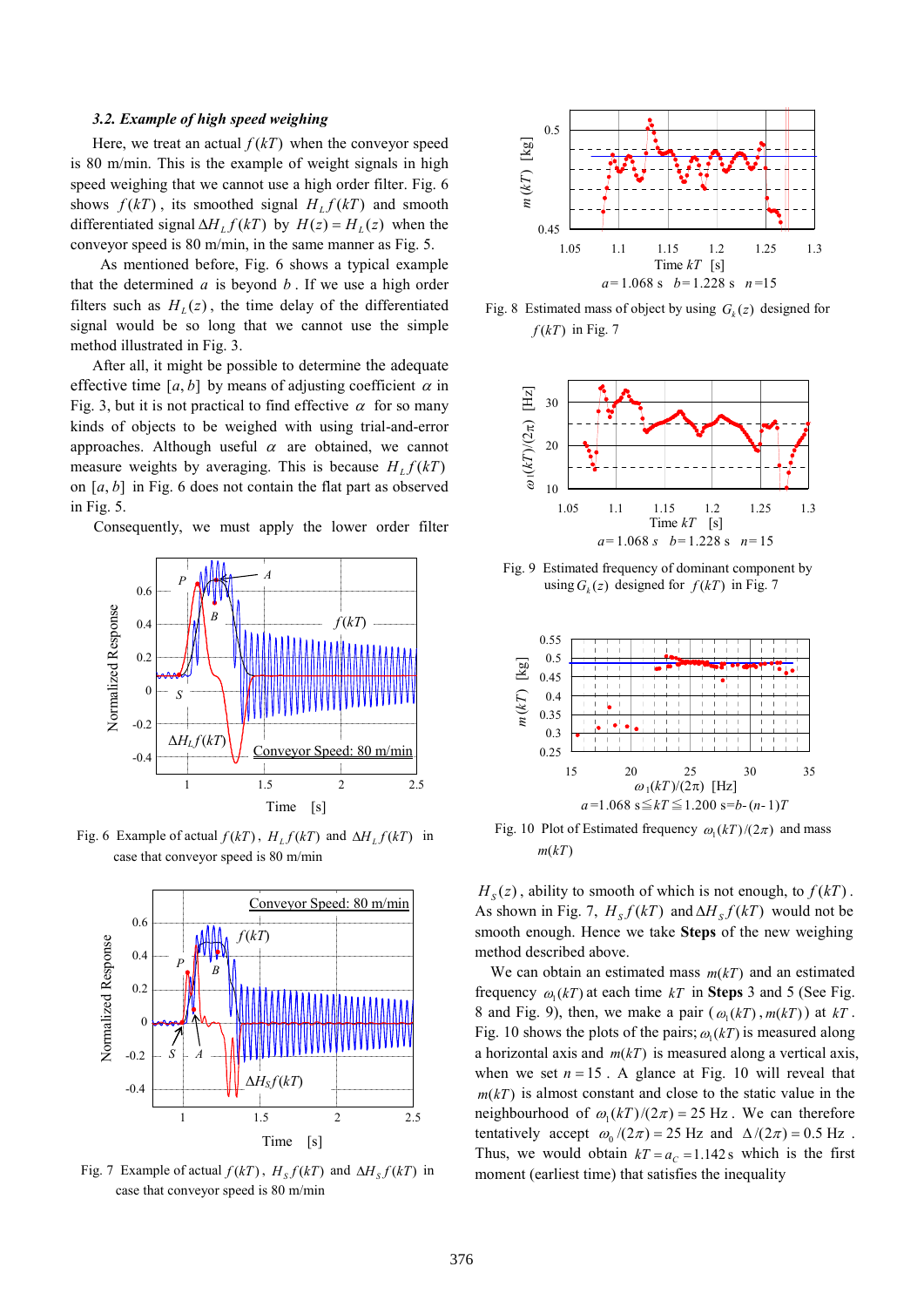$$
24.5 \, \text{Hz} \le \omega_1(k) / (2\pi) \le 25.5 \, \text{Hz} \,. \tag{16}
$$

At the same time, we can obtain  $m(1.142) = 488.45$  g.

If we take an average, we can obtain more precise value  $\overline{m}$ , namely,

$$
\overline{m} = \frac{1}{n_E} \sum_{kT \in E} m(kT), \tag{17}
$$

 ${E} = {kT | \omega_1(kT) \in [\omega_0 - \Delta, \omega_0 + \Delta], kT \in [a, b - (n-1)T]}, (18)$ where  $n_E$  is the number of elements in *E*. In this case,

 $[a, b - (n-1)T] = [1.142 s, 1.200 s], \Delta/(2\pi) = 0.5 \text{ Hz}, \text{ and}$  $n_E$  =12, then

$$
\overline{m} = 487.60 \text{ g.}
$$
 (19)

By taking advantage of the observation of Fig. 10, we can also check the estimated mass of the object whether it is accurate or not. For example, the estimated mass at  $kT = 1.188$  s is  $m(1.188) = 470.19$  g. It would not seem to be accurate, because  $\omega_1(kT)/(2\pi)$  at  $kT = 1.188$  s is estimated to be 22.20 Hz and

$$
\omega_1(1.188)/(2\pi) = 22.20 \text{ Hz} \ll 25 \text{ Hz}
$$
. (20)

Actually,  $m(1.188) = 470.19$  g is far from the static value 486.7 g. This fact suggests that there exist the disturbances such as floor vibration, vibration due to unbalance of conveyor pulleys, and so on.

## **4. CONSIDERATIONS**

#### *4.1. Power spectral density of weight signals*

Fig. 11 shows the estimated power spectral density of the signals truncated by applying Hanning window to weight signals immediately after objects unload the weigh belt, which is calculated using a 1024 points FFT. The power spectral density of Fig. 11 is very smooth, because it is obtained by taking average of more than 40 FFTs of sample signals after weighing various kinds of objects against various conveyor speed settings.

We can observe two dominant spectral peaks at 10.3 Hz and 24.9 Hz. Since the conveyor speeds are not constant, the highest peak at 24.9 Hz probably indicates the natural vertical vibration due to the weighing structure (the loadcell



Fig. 11 Estimated power spectral density of weight signal immediately after weighing smoothed by averaging

with the weight belt) and another one at 10.3 Hz the disturbance due to the floor vibration.

## *4.2. Affection of disturbance*

The key point of our new weighing method is to design the FIR filter of order two  $G_k(z)$ , which is the most simple structure, on the interval  $[kT, (k+n-1)T]$  whose data length is  $n$ .  $G_k(z)$  can therefore eliminate only one vibratory component. For this example, the method is reduced to the design of the most simple filter that notches at around 25 Hz.

Consequently, other vibratory disturbances whose the most dominant component is 10.3 Hz floor vibration are separated as the residue  $e(r)$  through solving the normal equation. In other words, we observe the influence of the 10.3 Hz vibratory component by (16) instead of by evaluating the characteristics of the residue  $e(r)$ . When  $\omega_1(kT)$  satisfies (16),  $m(kT)$  is adopted as a high accurate measurement value.

If the amplitudes of disturbances classified as *e*(*r*) is relatively large in comparison with that of the 24.9 Hz component to be notched, there is a possibility that  $\omega_1(kT)$ satisfies (16) does not exist, which means that we cannot obtain an aculeate  $m(kT)$ . Let us observe the amplitudes of the disturbances of the weight signal in Fig. 7 by removing the 24.9 Hz natural vibration with a high order FIR filter.

The upper graph in Fig. 12 shows the output signal

$$
H_B f(kT) = H_B(z)f(kT), \qquad (21)
$$



Table 2. Index values of amplitudes of signals in Fig. 12

|                                              | $f(kT)^{*1}$ | $H_{R}f(kT)$ | $H_{B}f(kT)^{*1}$ |
|----------------------------------------------|--------------|--------------|-------------------|
| Maximum value                                | 0.10121      | 0.11706      | 0.02020           |
| Minimum value                                | $-0.11970$   | $-0.12173$   | $-0.02067$        |
| Peak to peak                                 | 0.22092      | 0.23879      | 0.04087           |
| Root mean square <sup><math>*2)</math></sup> | 0.07400      | 0.07633      | 0.01490           |
|                                              |              |              | -- - -            |

Unit: kg

\*1) Offsets of  $f(kT)$  and  $H_B f(kT)$  are cancelled. \*2) Calculated by Rectangular method for numerical integration.